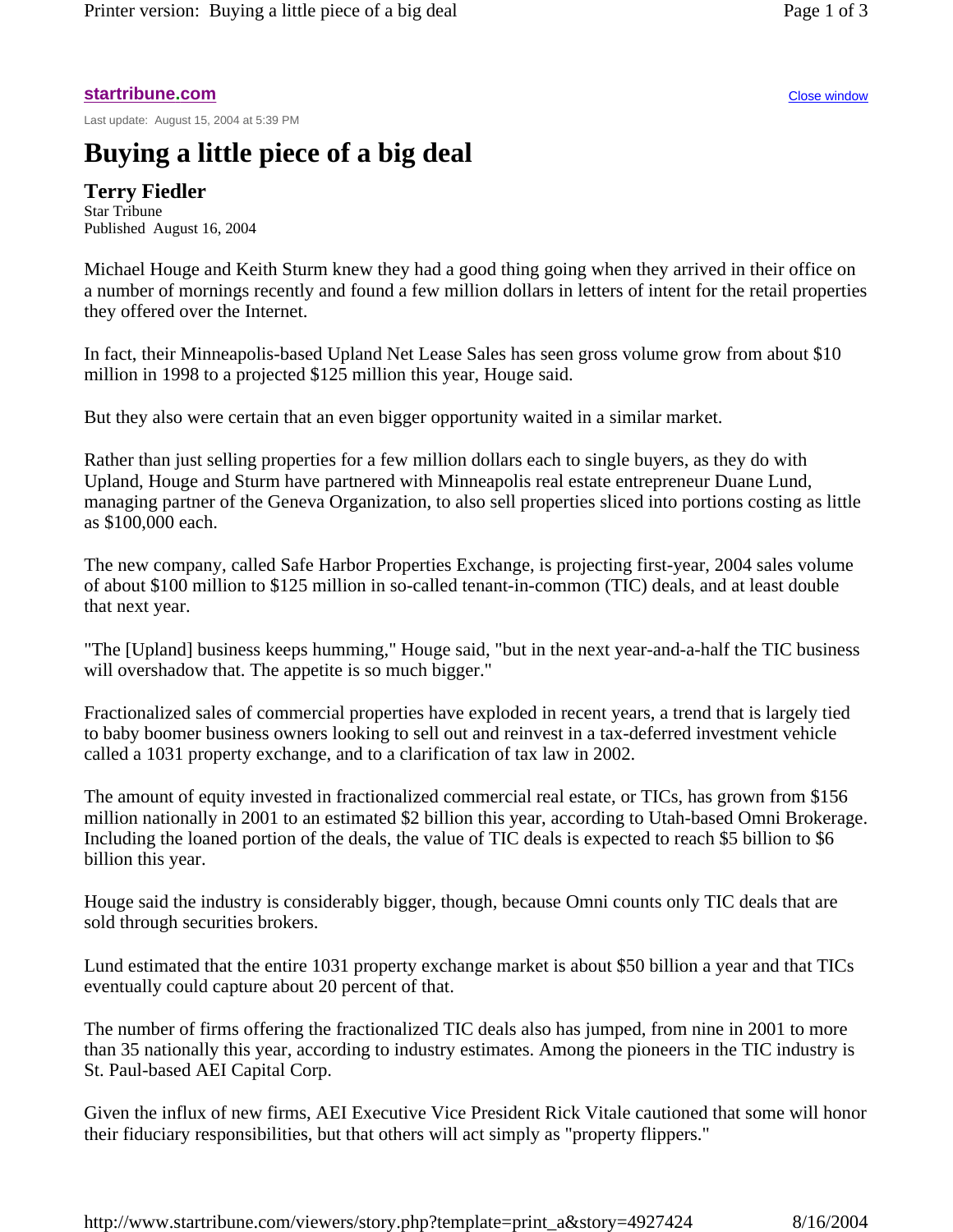"There are opportunistic groups involved in this industry only because they can be," Vitale said.

TICs usually go hand-in-hand with 1031 property exchanges, which allow investors who've sold commercial properties, whether farms or stores or apartment buildings, to reinvest the proceeds tax-free in other commercial properties.

Investors have 45 days to identify three potential replacement properties and 180 days in total to seal a deal that reinvests all of their proceeds. A third-party intermediary is also required to hold the money in trust until the deal closes.

Those choosing the 1031 route can either buy a whole property -- Upland offers triple-net lease retail properties, which require tenants to take care of everything from maintenance to taxes -- or they can turn to TICs and buy a piece of a bigger property.

Unlike many triple-net properties, which require the buyers to come up with their own financing, TICs are pre-packaged. The investors pay for their share and usually are promised returns of 7 to 10 percent annually, along with benefits such as depreciation and appreciation of the property, without much continuing effort on their part.

H. Thomas Dunck, Midwest regional manager in Chicago for Investment Property Exchange Services Inc., a 1031 intermediary firm, said most people had to actively manage their previous properties and they often are happy to take an easier role with a property exchange.

"Baby Boomers are now getting closer to retirement age and they want to avoid the infamous '3 Ts' - tenants, toilets and trash," Dunck said. "They want something a little more passive, an armchair type of investment."

The biggest advantages of TICs is that they allow investors with just a few hundred thousand dollars to defer capital gains taxes and get steady returns with a piece of a big, stable property, said Safe Harbor's Houge. Otherwise, they might be forced to buy a bargain-basement property to get the tax break, or maybe just be shut out altogether.

TICs also allow wealthier investors to diversify their holdings in several properties.

Safe Harbor's principals retain equity in each deal in lieu of most fees. "We have skin in the game," Houge said.

## **Internet sales model**

Safe Harbor blends the financial acumen and property procurement skills of Lund with the sales and marketing and Internet knowledge of Houge and Sturm.

Among other positions, Lund was founding shareholder and a senior executive of the New York Stock Exchange-traded real estate investment trust First Industrial Realty Trust, which was involved in \$800 million in real estate acquisitions. His Geneva Organization also offers TIC investments outside of Safe Harbor.

Houge and Sturm have been buying and selling Kentucky Fried Chicken, Walgreens, Blockbuster and other retail outlets in the Midwest since the early '90s.